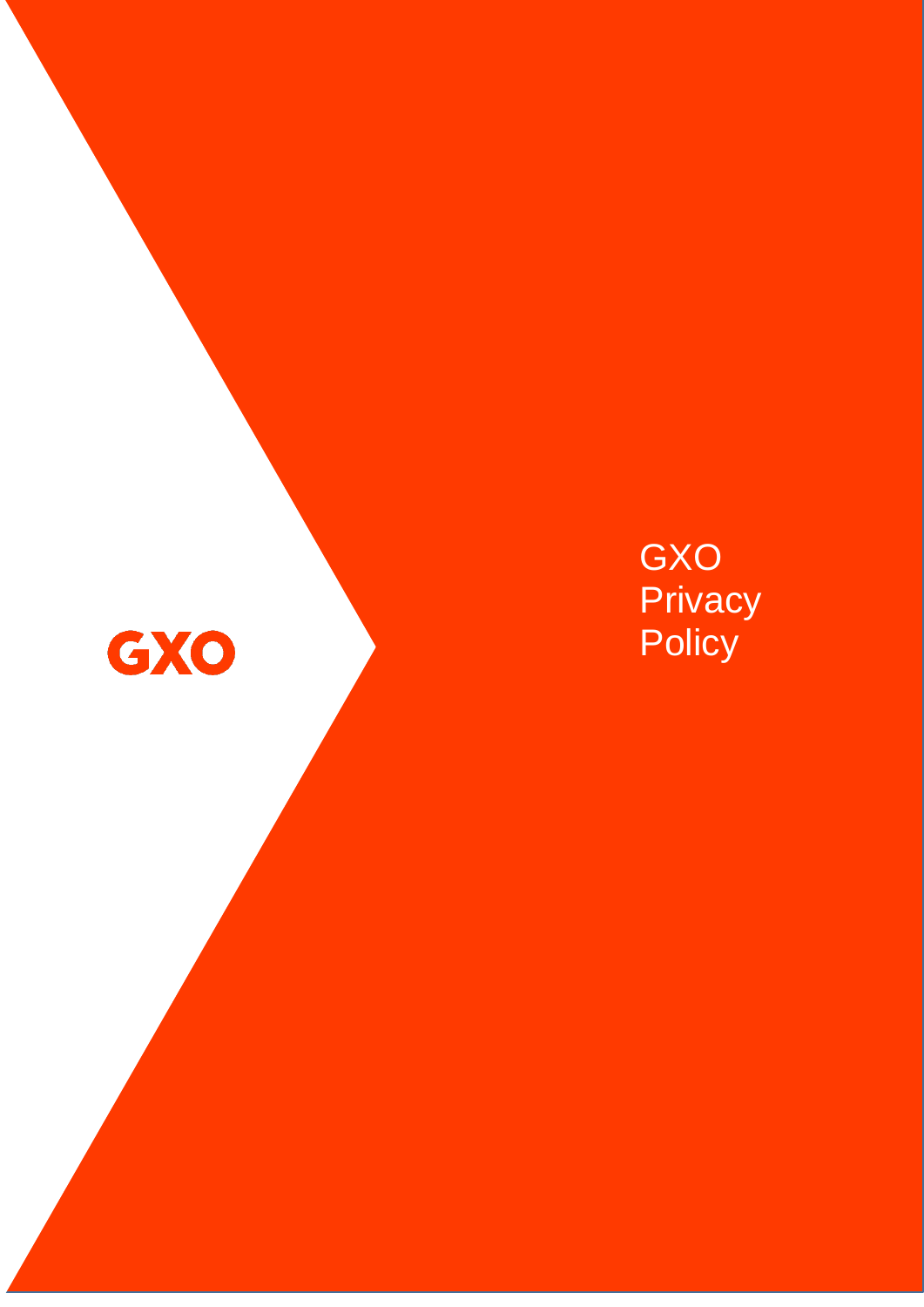

# **Contents**

|                                                                     | Page           |
|---------------------------------------------------------------------|----------------|
| Introduction                                                        | 3              |
| Definitions                                                         | 3              |
| Scope                                                               | 4              |
| Responsibility                                                      | 4              |
| Personal Data Protection Principals                                 | 5              |
| <b>Record of Processing</b>                                         | $\overline{7}$ |
| Data Subjects Rights and Requests                                   | $\overline{7}$ |
| Security                                                            | 8              |
| Privacy by Design and Data Privacy Impact Assessments               | 8              |
| Data Sharing and Transfer Limitations                               | 9              |
| <b>Training and Audit</b>                                           | 10             |
| <b>Outsourcing Services</b>                                         | 10             |
| Automated Processing/Profiling/Decision-Making and Direct Marketing | 10             |
| Changes to this Privacy Standard                                    | 10             |
| Appendix 1 - Contact with the Privacy Office                        | 11             |
| Appendix 2 - Lawful Basis for Processing                            | 12             |
| Appendix 3 - Data Subject Requests                                  | 13             |
| Appendix 4 - Data Privacy Impact Assessments                        | 14             |

**This Policy is owned and maintained by – The Ethics and Compliance Office** – [ethics@gxo.com](mailto:ethics@gxo.com)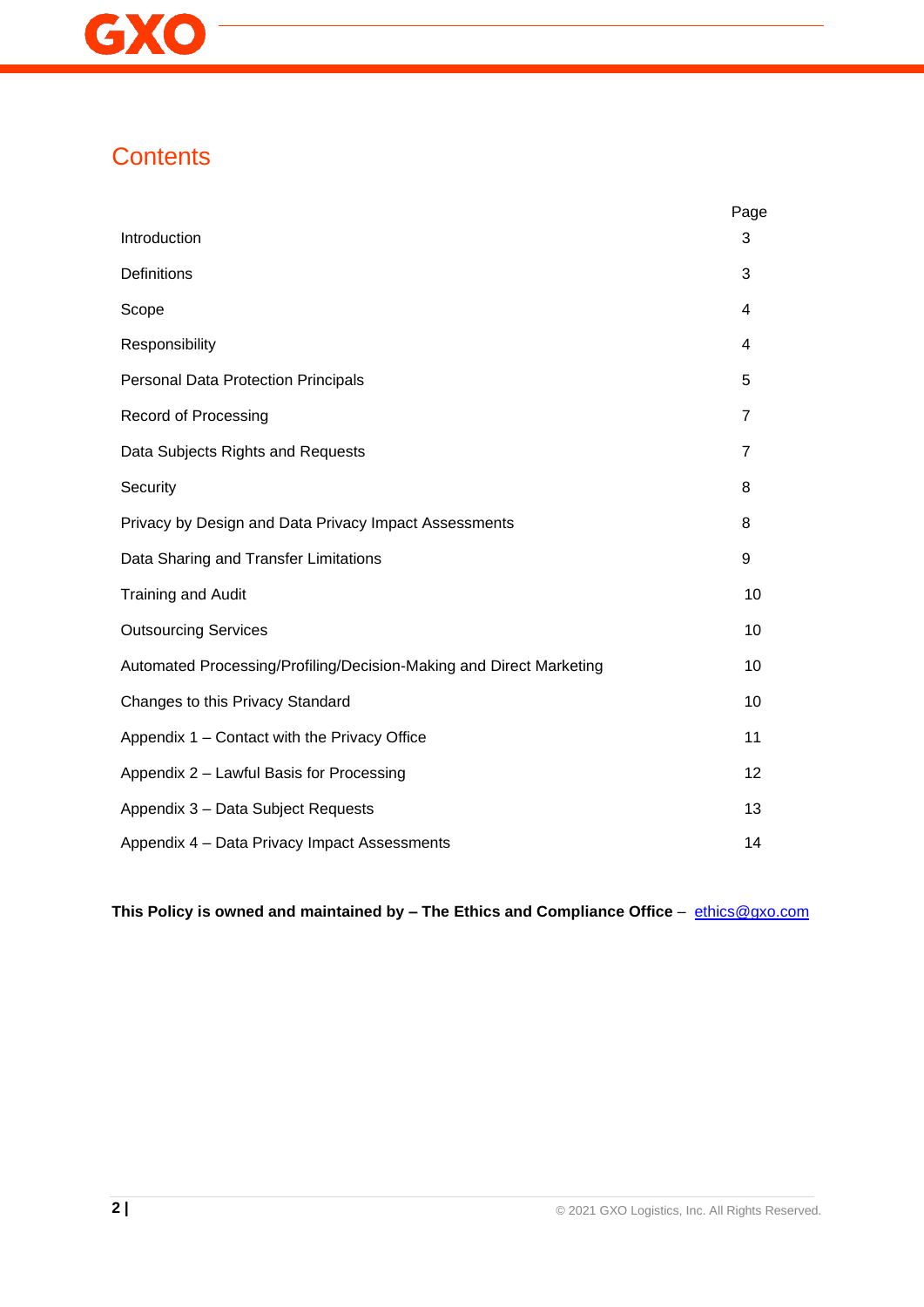# 1. Introduction

This Privacy Policy is supplemental to the **GXO Logistics, Inc**. "**Business Ethics Policy – Data**  Protection<sup>"</sup>. It applies to GXO Logistics, Inc., including all of its subsidiaries, divisions and other operating entities (collectively, "GXO", "We" or "the Company"). All directors, officers and employees of GXO, and third parties acting on our behalf, are subject to and responsible for complying with these requirements of this policy.

# 2. Definitions

The words or abbreviations used in this Policy will have the meaning given to them in the table below.

| <b>Automated Decision-</b>   | When a decision is made which is based solely on Automated Processing             |  |  |  |
|------------------------------|-----------------------------------------------------------------------------------|--|--|--|
| <b>Making (ADM)</b>          | (including profiling) which produces legal effects or significantly affects an    |  |  |  |
|                              | individual. The GDPR prohibits Automated Decision-Making (unless certain          |  |  |  |
|                              | conditions are met) but not Automated Processing                                  |  |  |  |
| <b>Automated</b>             | Any form of automated processing of Personal Data consisting of the use of        |  |  |  |
| <b>Processing</b>            | Personal Data to evaluate certain personal aspects relating to an individual,     |  |  |  |
|                              | in particular to analyse or predict aspects concerning that individual's          |  |  |  |
|                              | performance at work, economic situation, health, personal preferences,            |  |  |  |
|                              | interests, reliability, behaviour, location or movements. Profiling is an example |  |  |  |
|                              | of Automated Processing.                                                          |  |  |  |
| <b>Company Personnel</b>     | All employees, workers, contractors, agency workers, consultants, directors,      |  |  |  |
|                              | members and others.                                                               |  |  |  |
| <b>Consent</b>               | Agreement which must be freely given, specific, informed and be an                |  |  |  |
|                              | unambiguous indication of the Data Subject's wishes, by a statement or by a       |  |  |  |
|                              | clear positive action, signifies agreement to the Processing of Personal Data     |  |  |  |
|                              | relating to them.                                                                 |  |  |  |
| <b>Data Controller</b>       | The person or organisation that determines when, why and how to process           |  |  |  |
|                              | Personal Data. It is responsible for establishing practices and policies in line  |  |  |  |
|                              | with the GDPR. GXO is the Data Controller of all Personal Data relating to        |  |  |  |
|                              | GXO Personnel and Personal Data used by GXO for its commercial purposes.          |  |  |  |
| <b>Data Subject</b>          | A living, identified or identifiable individual about whom We hold Personal       |  |  |  |
|                              | Data. Data Subjects may be nationals or residents of any country and may          |  |  |  |
|                              | have legal rights regarding their Personal Data.                                  |  |  |  |
|                              |                                                                                   |  |  |  |
| Data Privacy Impact          | Tools and assessments used to identify and reduce risks of a data processing      |  |  |  |
| <b>Assessment (DPIA)</b>     | activity.                                                                         |  |  |  |
| EEA:                         | The 28 countries in the EU, and Iceland, Liechtenstein and Norway                 |  |  |  |
| General<br><b>Data</b>       | The General Data Protection Regulation ((EU) 2016/679). Personal Data is          |  |  |  |
| <b>Protection</b>            | subject to the legal safeguards specified in the GDPR.                            |  |  |  |
| <b>Regulation</b><br>(GDPR): |                                                                                   |  |  |  |
| <b>Personal Data:</b>        | Any information identifying a Data Subject or information relating to a Data      |  |  |  |
|                              | Subject that We can identify (directly or indirectly) from that data alone or in  |  |  |  |
|                              | combination with other identifiers we possess or can reasonably access.           |  |  |  |
|                              | Personal Data includes Sensitive Personal Data and Pseudonymised                  |  |  |  |
|                              | Personal Data but excludes anonymous data or data that has had the identity       |  |  |  |
|                              | of an individual permanently removed. Personal data can be factual (for           |  |  |  |
|                              | example, a name, email address, location or date of birth) or an opinion about    |  |  |  |
|                              | that person's actions or behaviour.                                               |  |  |  |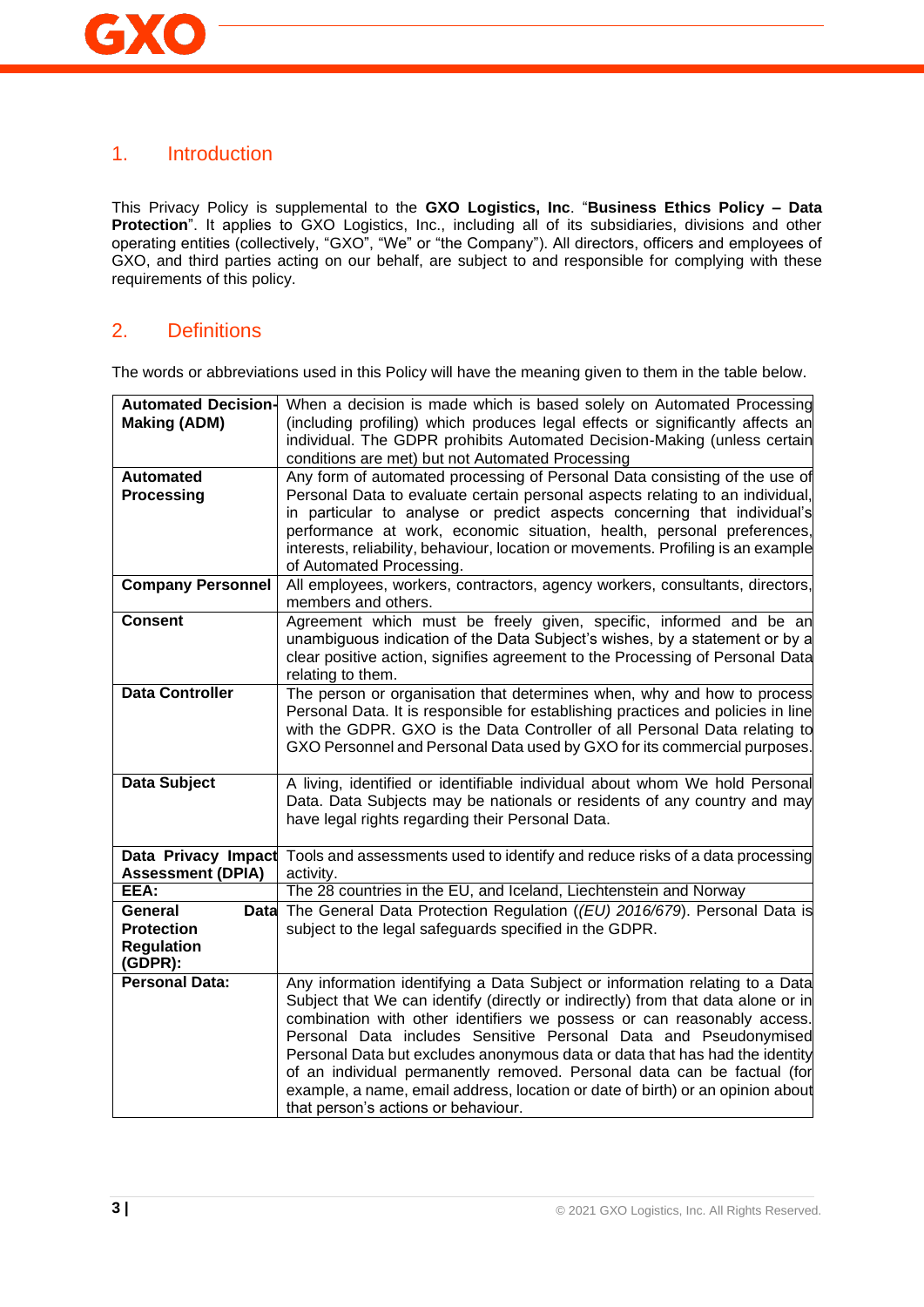

| <b>Personal</b><br>Datal            | Any act or omission that compromises the security, confidentiality, integrity or    |  |  |
|-------------------------------------|-------------------------------------------------------------------------------------|--|--|
| <b>Breach</b>                       | availability of Personal Data or the physical, technical, administrative or         |  |  |
|                                     | organisational safeguards that We or our third-party service providers put in       |  |  |
|                                     | place to protect it. The loss, or unauthorised access, disclosure or acquisition,   |  |  |
|                                     | of Personal Data is a Personal Data Breach.                                         |  |  |
| <b>Privacy by Design</b>            | Implementing appropriate technical and organisational measures in an                |  |  |
|                                     | effective manner to ensure compliance with the GDPR                                 |  |  |
| <b>Privacy Notices (also</b>        | Separate notices setting out information that may be provided to Data               |  |  |
| referred to as Fairl                | Subjects when the Company collects information about them. These notices            |  |  |
| <b>Processing Notices)</b>          | may take the form of general privacy statements applicable to a specific group      |  |  |
|                                     | of individuals (for example, employee privacy notices or the website privacy        |  |  |
|                                     | policy) or they may be stand-alone, one time privacy statements covering            |  |  |
|                                     | Processing related to a specific purpose                                            |  |  |
| <b>Processing</b><br>orl            | Any activity that involves the use of Personal Data. It includes obtaining,         |  |  |
| <b>Process</b>                      | recording or holding the data, or carrying out any operation or set of              |  |  |
|                                     | operations on the data including organising, amending, retrieving, using,           |  |  |
|                                     | disclosing, erasing or destroying it. Processing also includes transmitting or      |  |  |
|                                     | transferring Personal Data to third parties                                         |  |  |
| Pseudonymisation                    | Replacing information that directly or indirectly identifies an individual with one |  |  |
| or Pseudonymised                    | or more artificial identifiers or pseudonyms so that the person, to whom the        |  |  |
|                                     | data relates, cannot be identified without the use of additional information        |  |  |
|                                     | which is meant to be kept separately and secure                                     |  |  |
| <b>Sensitive</b><br><b>Personal</b> | Information revealing racial or ethnic origin, political opinions, religious or     |  |  |
| Data:                               | similar beliefs, trade union membership, physical or mental health conditions,      |  |  |
|                                     | sexual life, sexual orientation, biometric or genetic data, and Personal Data       |  |  |
|                                     | relating to criminal offences and convictions.                                      |  |  |

### 3. Scope

This Privacy Policy sets out how GXO collects and maintains the Personal Data of our employees, workers, customers, suppliers, and other third parties.

This Policy is developed in compliance with the General Data Protection Regulation (EU) 2016/679 ("GDPR") and applies to all Personal Data (meaning information relating to or which identifies living individual persons) where the Personal Data is being Processed by;

- legal entities or enterprises located in the EU even if the processing takes place outside of the EU; and
- enterprises or legal entities located outside of the EU when such enterprise or legal entities market goods or services to individuals in the EU or engage in monitoring activities of individuals' behaviour in the EU.

It applies to GXO's activities in relation to its EU employees, potential employees, customers, suppliers and other third parties in connection with whom GXO Processes Personal Data.

To the extent that that this Policy differs from or has more stringent requirements than the GXO Logistics, Inc., Business Ethics Policy – Data Protection, then this Policy and the requirements of the GDPR will prevail.

### 4. Responsibility

Proper data management is critical to maintaining the trust of all those with whom We do business. Protecting the confidentiality and integrity of Personal Data is a critical responsibility that We take seriously at all times.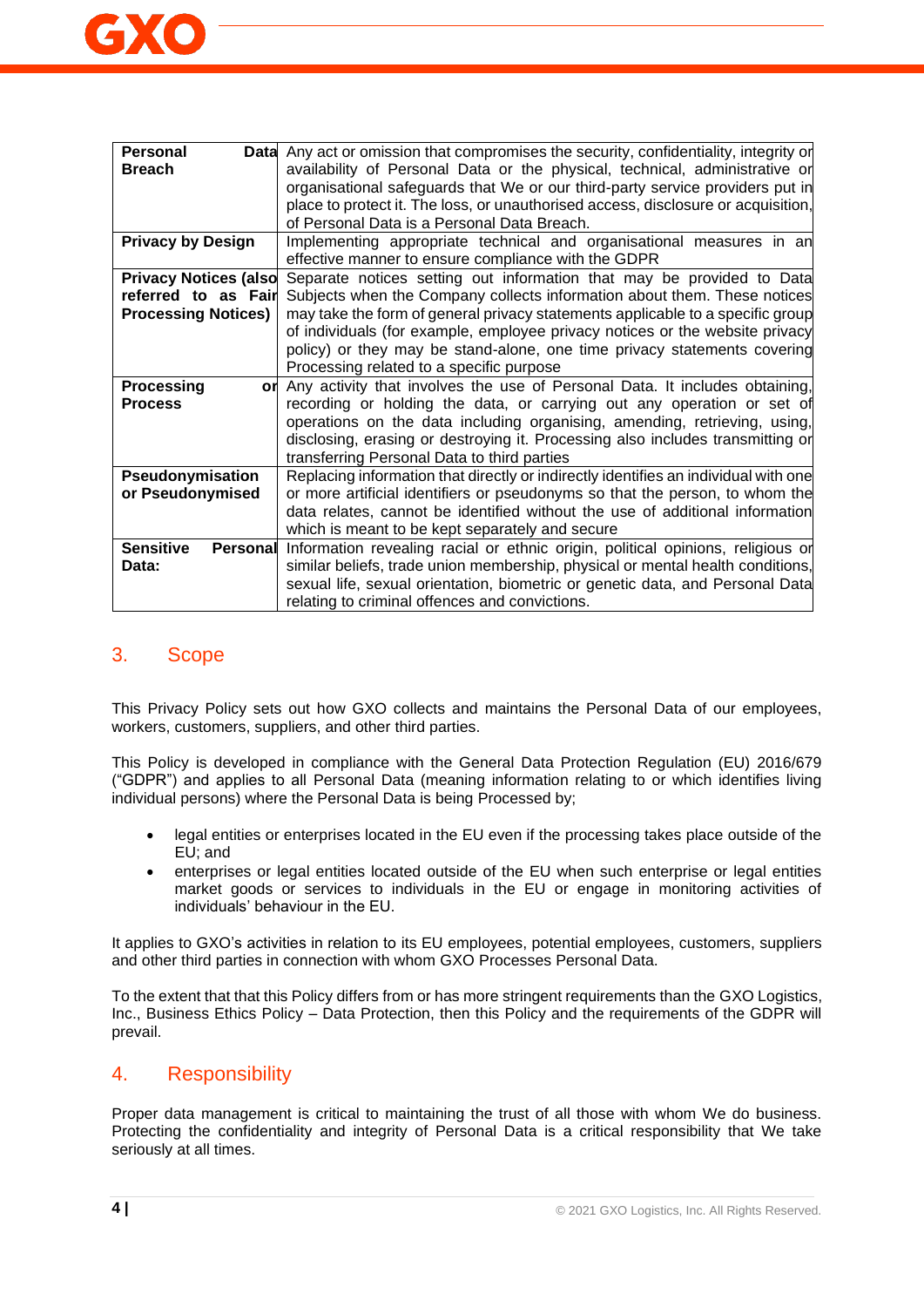

All directors, officers and employees of GXO, and third parties acting on our behalf are responsible for complying with this Policy and need to implement appropriate practices, processes, controls and training to ensure such compliance.

The Chief Compliance Officer is responsible for overseeing this Privacy Policy and developing related policies and Privacy Guidelines and may be contacted via;

#### **[ethics@gxo.com](mailto:ethics@gxo.com)**

The Chief Compliance Officer is supported in these activities by the Privacy Office. This can be contacted at;

#### **[gdpr@gxo.com](mailto:gdpr@gxo.com)**

Each country/Business unit has a designated Privacy Officer. This will be identified to you by your local HR Business Partner.

Please contact the Privacy Office or your local Privacy Officer if you have questions or concerns about managing Personal Data or compliance with GDPR.

You must always contact the Privacy Office and your local Privacy Officer if you believe that there has been a Personal Data breach (see section 8.2) or if you have received a request from a Data Subject to exercise their rights (see section 7) and for the other matters listed at **Appendix 1.**

# 5. Personal Data Protection Principles

We must comply with the Personal Data Protection Principles when Processing Personal Data. The Principles are :

#### **5.1. Lawfulness, Fairness and Transparency**

Personal Data must be Processed lawfully, fairly and in a transparent manner in relation to the Data Subject.

#### **5.2. Lawfulness and Fairness:**

You may only collect, Process and share Personal Data fairly and lawfully and for specified purposes. These restrictions are not intended to prevent Processing, but ensure that We Process Personal Data fairly and without adversely affecting the Data Subject.

You may only Process Data if it is for one of the lawful purposes. **These are listed at Appendix 2.**

Where Consent of the Data Subject is the lawful basis for Processing, this consent must be explicit, meaning that Data Subjects must clearly indicate their agreement by a statement or ticking a box. Preticked boxes, silence or inactivity are not confirmation of consent by a Data Subject.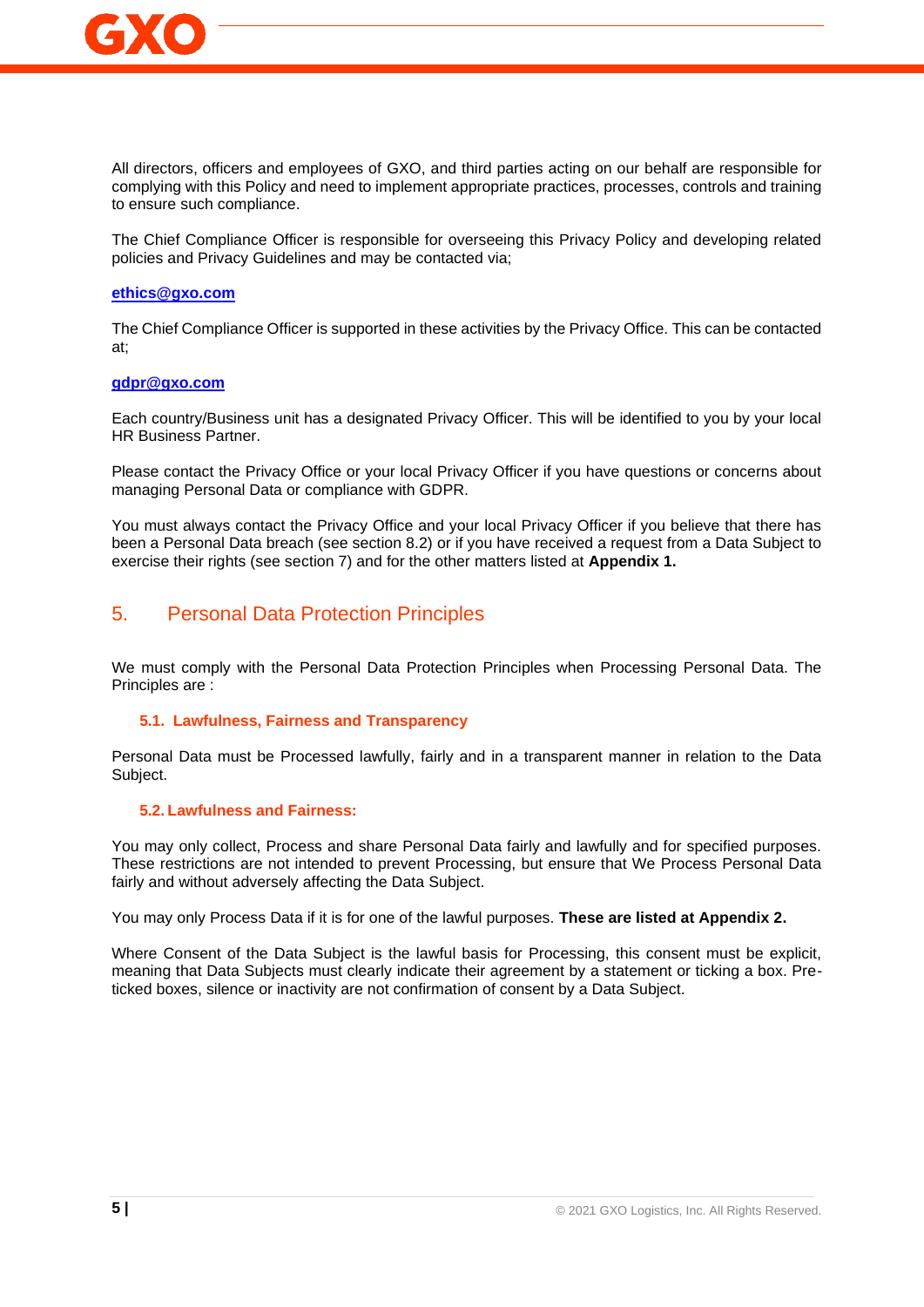

#### **5.3. Transparency (Notifying Data Subjects):**

The GDPR requires Data Controllers to provide detailed, specific information to Data Subjects (whether the information was collected directly from Data Subjects or from elsewhere) about;

- Who is the Data Controller;
- What Personal Data is collected;
- How and why it will be processed;
- Who it will be disclosed to;
- How we will protect it; and
- How long we will retain it.

Such information must be provided through appropriate Privacy Notices.

We must provide this information through Privacy Notices which must be presented when the Data Subject first provides the Personal Data. The Notices must be concise, transparent, intelligible, easily accessible, and in clear and plain language so that a Data Subject can easily understand them.

This includes the Personal Data that We collect for human resources and employment purposes.

#### **5.4. Purpose Limitation**

Personal Data must be collected only for specified, explicit and legitimate purposes. It must not be further Processed in any manner incompatible with those purposes.

You cannot use Personal Data for new, different or incompatible purposes from that disclosed when it was first obtained unless you have informed the Data Subject of the new purposes and they have Consented where necessary.

#### **5.5. Data Minimisation**

Personal Data must be adequate, relevant and limited to what is necessary in relation to the purposes for which it is Processed.

You may only collect Personal Data that you require for your job duties: do not collect excessive data.

You must ensure that when Personal Data is no longer needed for specified purposes, it is deleted or anonymised in accordance with any applicable laws or guidelines.

#### **5.6. Accuracy**

Personal Data must be accurate and kept up to date. It must be corrected or deleted without delay when inaccurate. You must check the accuracy of any Personal Data at the point of collection and at regular intervals afterwards. You must take all reasonable steps to destroy or amend inaccurate or out-of-date Personal Data.

#### **5.7. Storage Limitation**.

Personal Data must not be kept in an identifiable form for longer than is necessary for the purposes for which the data is processed.

You must not keep Personal Data in a form which permits the identification of the Data Subject for longer than needed for the legitimate business purpose or purposes for which it was originally collected including for the purpose of satisfying any legal, accounting or reporting requirements.

The Company will maintain retention policies and procedures to ensure Personal Data is deleted after a reasonable time for the purposes for which it was being held, unless a law requires such data to be kept for a minimum time.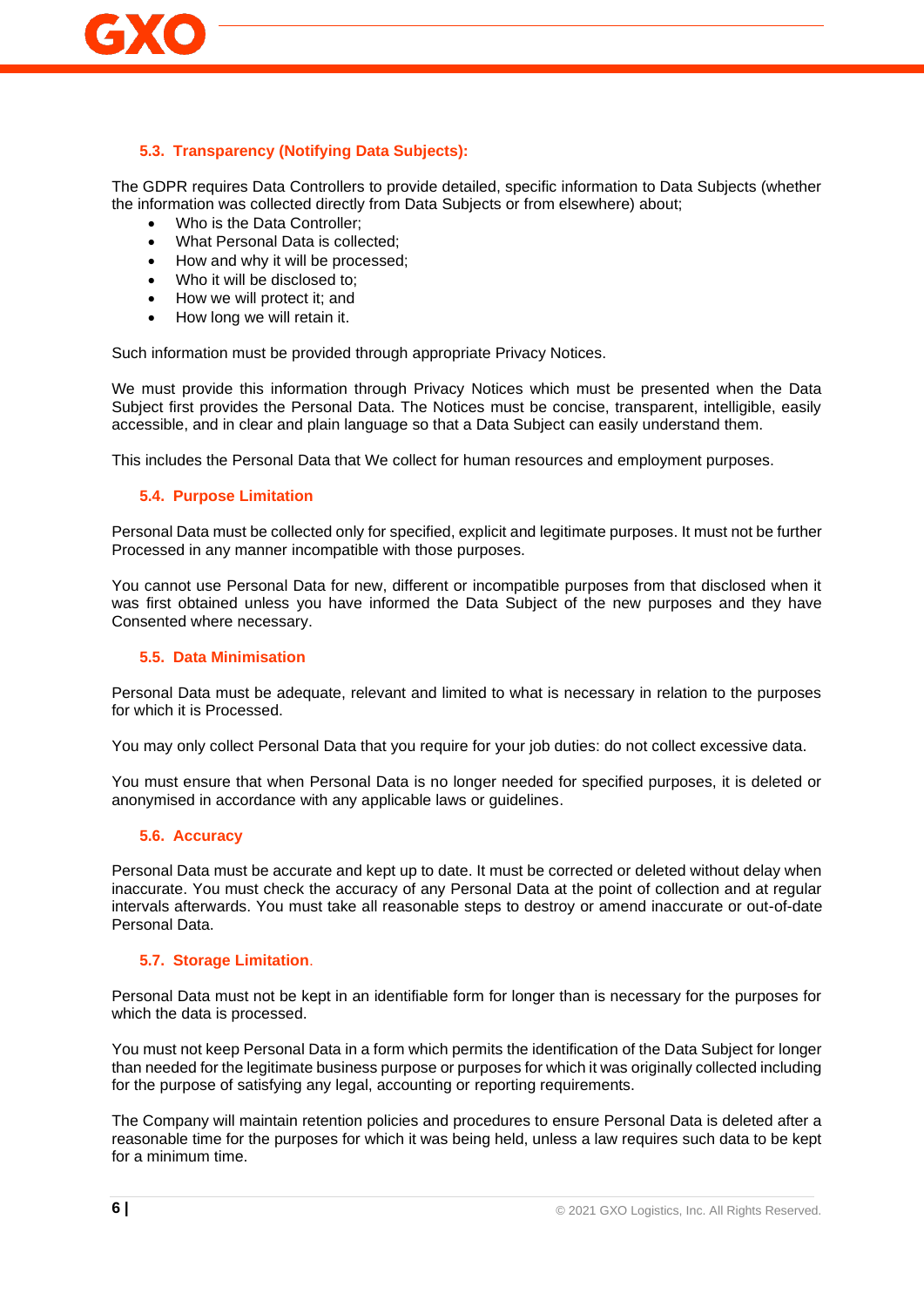

#### **5.8. Data Subject's Rights and Requests**.

Personal data must be made available to Data Subjects and Data Subjects allowed to exercise certain rights in relation to their Personal Data. (See Section 7 below).

#### **5.9. Security, Integrity and Confidentiality**.

Personal Data must be Processed in a manner that ensures its security by using appropriate technical and organisational measures to protect against unauthorised or unlawful Processing and against accidental loss, destruction or damage. (See Section 8 below).

#### **5.10. Transfer Limitation**.

Personal Data must not be transferred to another country without appropriate safeguards being in place. (See Section 10 below).

#### 6. Record of Processing

The GDPR requires us to keep full and accurate records of all our Data Processing activities. You are responsible for ensuring that correct corporate records are maintained reflecting our Processing in accordance with the Company's record keeping guidelines.

These records should include, the name and contact details of the Data Controller, clear descriptions of the Personal Data types, Data Subject types, Processing activities, Processing purposes, third-party recipients of the Personal Data, Personal Data storage locations, Personal Data transfers, the Personal Data's retention period and a description of the security measures in place.

These Data Processing records are managed by the Privacy Office. However, you are responsible for assisting the Privacy Office as required in creating and maintaining these Data Processing records and you must for inform the Privacy Office of any new Processing activities or changes in Processing activities.

### 7. Data Subjects Rights and Requests

The individuals whose Personal Data We process are referred to in the GDPR as Data Subjects. Data Subjects have rights regarding how We handle their Personal Data. **These rights are listed in full at Appendix 3**.

If you receive a request from a Data Subject in relation to the processing of their Personal Data, you must follow the Subject Access Procedure and log the request with the Privacy Office and your local Privacy Officer by reporting it at;

#### [gdpr@gxo.com –](mailto:gdpr@gxo.com)

Please title your email –**Personal Data Subject Access Request**

The Privacy Office will advise and assist you in relation to responding to the request. Subject data Requests must be responded to **within 30 calendar days**. You must verify the identity of an individual requesting data under any of the rights listed above (do not allow third parties to persuade you into disclosing Personal Data without proper authorisation).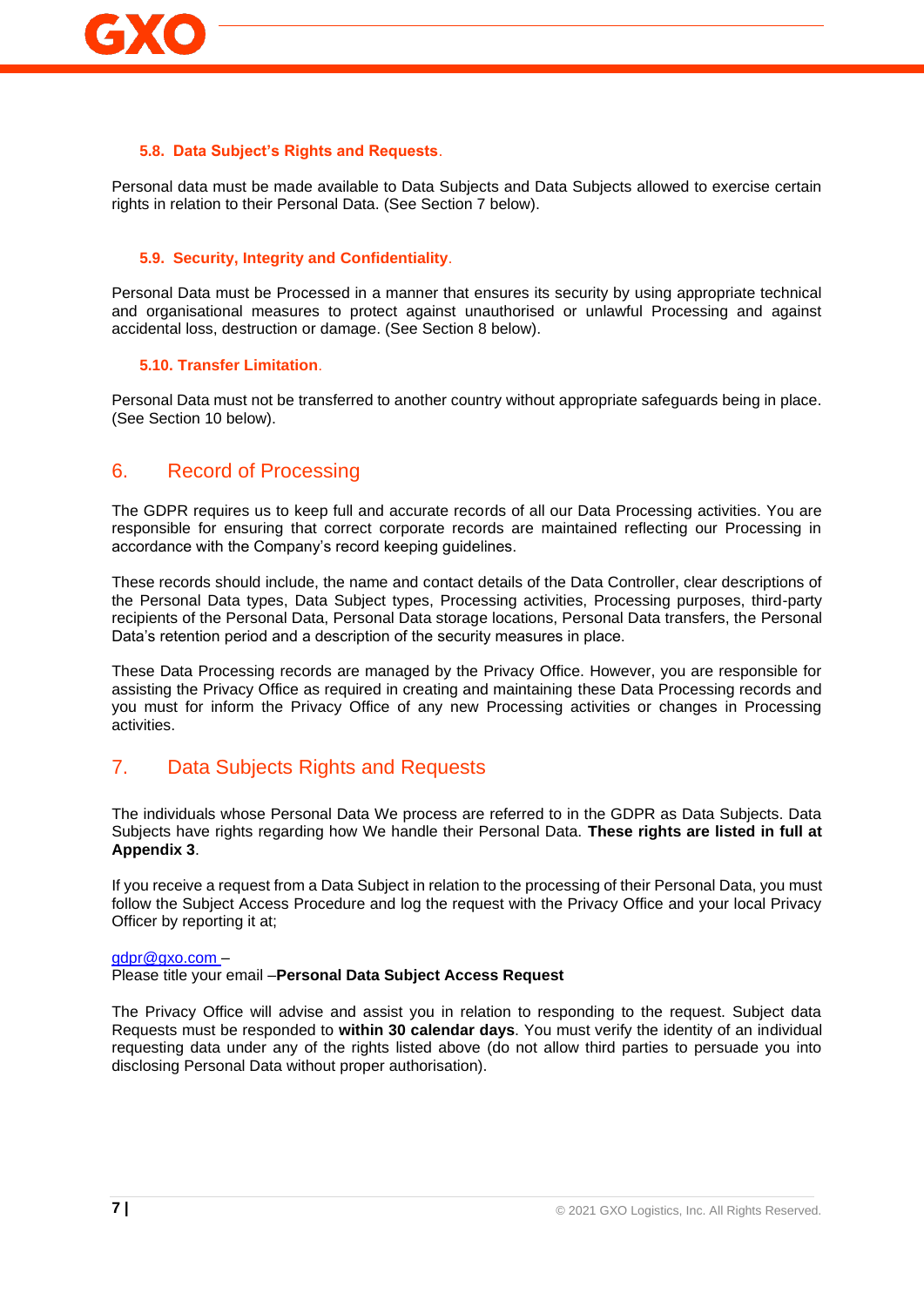# 8. Security

#### **8.1. Technical and Organisational Security Measures**

We must implement appropriate technical and organisational measures to ensure that our systems for processing Personal Data are secure and comply with the Data Protection Principles. The level of security required should take into account the state of the art technologies, cost of implementation and the nature, scope, context and purpose of Processing. Such measures may include;

- Anonymisation or pseudonymization and encryption of personal data
- The ability to ensure confidentiality, integrity, availability and resilience of processing systems and services
- Ability to maintain and restore the availability and access to Personal Data
- A process for regularly testing, assessing and evaluating the effectiveness of Personal Data

You must comply with XPO's Information Security Policies in relation to Personal Data.

#### **8.2. Data Breach Reporting**

The GDPR requires Data Controllers to notify any Personal Data Breach to the applicable regulator and, in certain instances, the Data Subject **within 72 hours** of becoming aware of the breach.

A Persona Data breach is an act or omission that which results in the loss, or unauthorised access, disclosure or acquisition, of Personal Data.

We have put in place procedures to deal with any suspected Personal Data Breach and will notify Data Subjects or any applicable regulator where we are legally required to do so.

If you know or suspect that a Personal Data Breach has occurred;

- Immediately report the breach or suspected breach at [gdpr@gxo.com](mailto:gdpr@gxo.com) Please title your email - **Suspected Personal Data Breach**
- Contact the Privacy Office and your local Privacy Officer.
- Do not attempt to investigate the matter yourself.
- Preserve all evidence relating to the potential Personal Data Breach.

# 9. Privacy by Design and Data Protection Impact Assessment (DPIA)

We are required to implement Privacy by Design measures when Processing Personal Data by implementing appropriate technical and organisational measures (like Pseudonymisation) in an effective manner, to ensure compliance with data privacy principles.

You must assess what Privacy by Design measures can be implemented on all programs/systems/processes that Process Personal Data by taking into account the following:

- **(a)** the state of the art technology;
- **(b)** the cost of implementation;
- **(c)** the nature, scope, context and purposes of Processing; and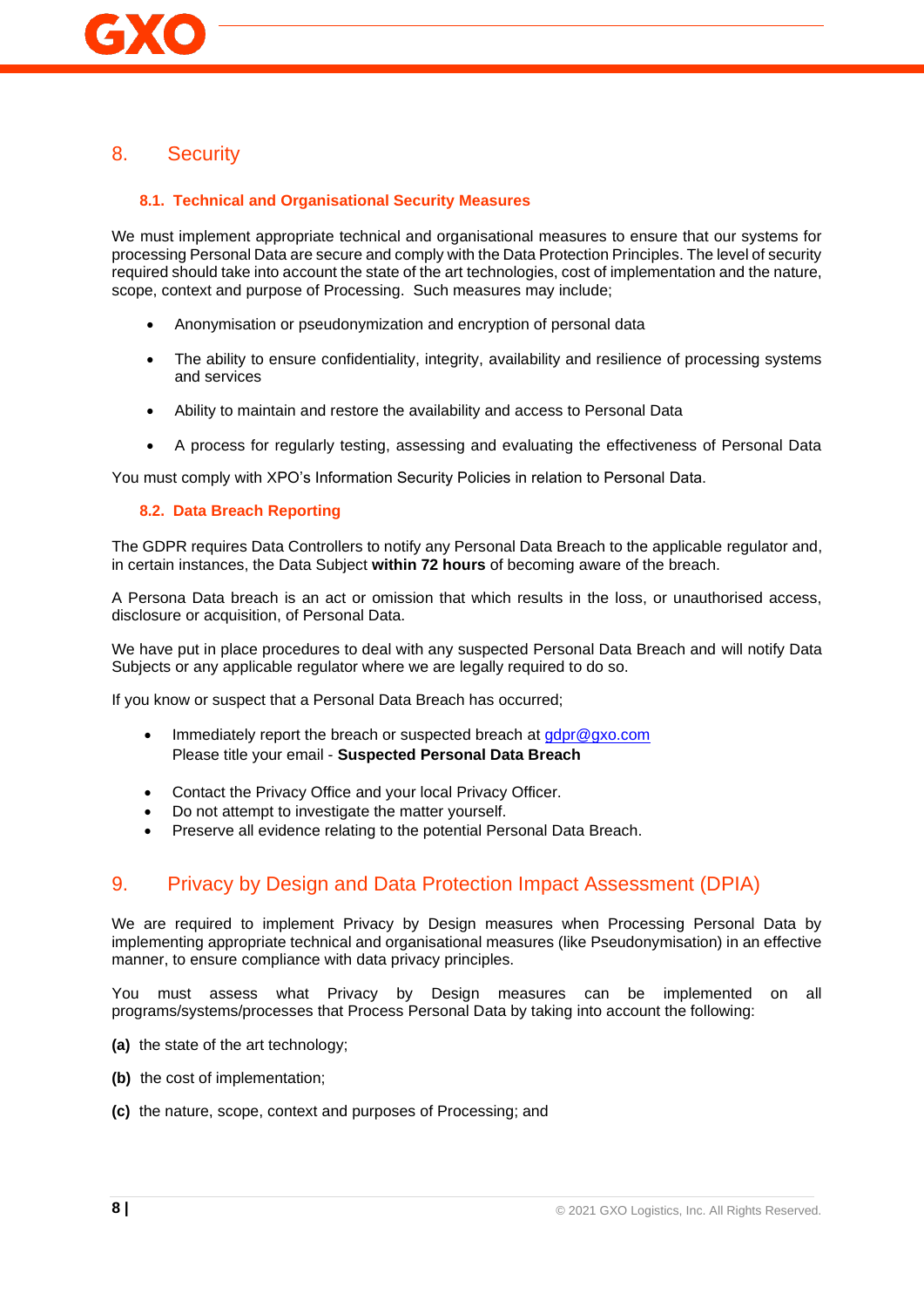

**(d)** the risks of varying likelihood and severity for rights and freedoms of Data Subjects posed by the Processing.

Data Controllers must also conduct Data Privacy Impact Assessments (DPIA) in respect to high risk Processing and when implementing major system or business change programs involving the Processing of Personal Data. You should contact the Privacy Office in order to determine whether a DPIA is required if you are carrying out these activities.

#### **Details of a DPIA are at Appendix 4.**

### 10. Data Sharing and Transfer Limitations

Personal Data should only be shared with third parties if safeguards and contractual arrangements have been put in place.

#### **10.1. Data Sharing within the XPO Group of Companies**

You may only share the Personal Data that We hold with another employee, agent or representative of the GXO Group (which includes our subsidiaries and our ultimate holding company along with its subsidiaries) if the recipient has a job-related need to know the information.

For transfers of Personal Data within the GXO Group We have an inter group data sharing agreement that governs these transfers even if they are outside of the EU to GXO companies in the United States of America. If you are asked to transfer information outside of the EU to a country other than the United States of America, you must contact the Privacy Office.

#### **10.2. Data Sharing with Third Parties**

You may only share the Personal Data We hold with third parties (outside of GXO), such as our service providers if they have a need to know the information for the purposes of providing the services and have a fully executed written contract that contains GDPR approved third party clauses.

#### **10.3. Data Transfers Outside of the EU**

The GDPR restricts data transfers to countries outside the EEA in order to ensure that the level of data protection afforded to individuals by the GDPR is not undermined. A transfer occurs when Personal Data is sent from a country inside the EU to a country which is not part of the EU.

You may only transfer Personal Data outside the EEA if one of the following conditions applies:

**(a)** the transfer is to an GXO company in the United States of America and the recipient has a job related need to have the Personal Data, or

**(b)** the transfer is to a third party and you have confirmation from the Privacy Office that appropriate safeguards are in place and that the Data Subject has provided Consent to the proposed transfer after being informed of any potential risks. Or the transfer is necessary for one of the other reasons set out in the GDPR including the performance of a contract between us and the Data Subject, reasons of public interest, to establish, exercise or defend legal claims or to protect the vital interests of the Data Subject where the Data Subject is physically or legally incapable of giving Consent and, in some limited cases, for our legitimate interest.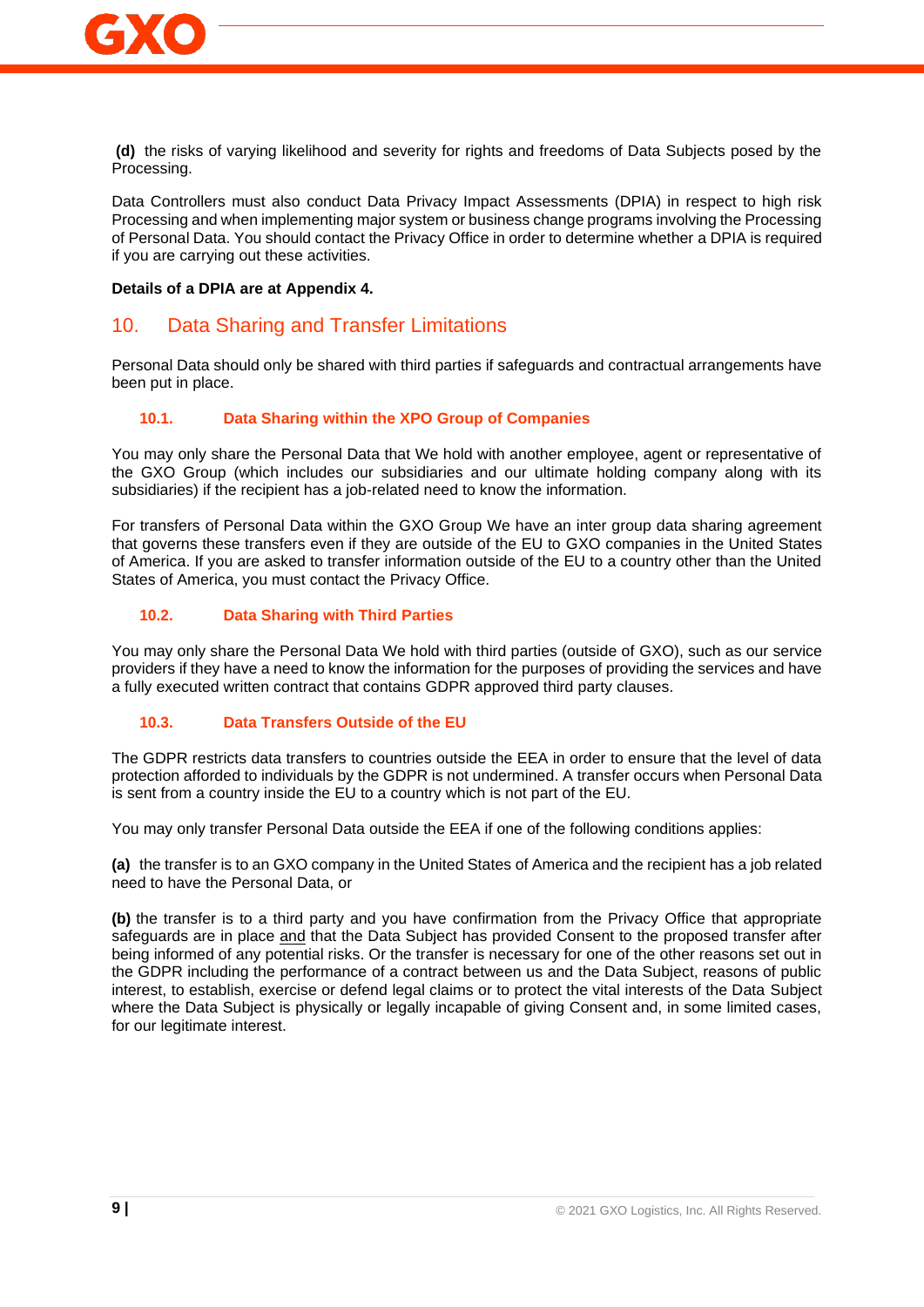

# 11. Training and Audit

We are required to ensure all relevant GXO employees have undergone adequate training to enable them to comply with data privacy laws. We must also regularly test our systems and processes to assess compliance. You must complete all mandatory data privacy related training that you are requested to complete.

You must regularly review all the systems and processes under your control to ensure they comply with this Privacy Policy and check that adequate governance controls and resources are in place to ensure proper use and protection of Personal Data.

# 12. Outsourcing Services

When We need to outsource services to a third party such as IT service suppliers or engage cloud service suppliers involving the processing of personal data this will trigger data protection considerations. Typically, the service suppliers will act as processors and a written processor agreement needs to be put in place.

# 13. Automated Processing/Profiling/Decision-Making and Direct Marketing

The GDPR has strict rules around automated processing, decision making and profiling. You may only conduct automated processing activities after consultation with the Privacy Office and the completion of a DPIA.

Similarly there are specific rules around direct marketing. Direct marketing campaigns should only be undertaken after consultation with the Privacy Office and the completion of a DPIA.

### 14. Changes to this Privacy Standard

We reserve the right to change this Privacy Policy at any time without notice.

This Privacy Policy does not override any applicable national data privacy laws and regulations in countries where the GXO operates and certain countries may have localised variances to this Privacy Standard which are available upon request to the Privacy Office.

This Privacy Standard was last amended 2 August 2021

| <b>VERSION CONTROL</b> |                 |                                |                                  |  |
|------------------------|-----------------|--------------------------------|----------------------------------|--|
| Ver.<br>No.            | Release<br>Date | <b>Approved By</b>             | <b>Reason for New Release</b>    |  |
|                        | 08/02/2021      | Chief<br>Compliance<br>Officer | Documentation of existing policy |  |
|                        |                 |                                |                                  |  |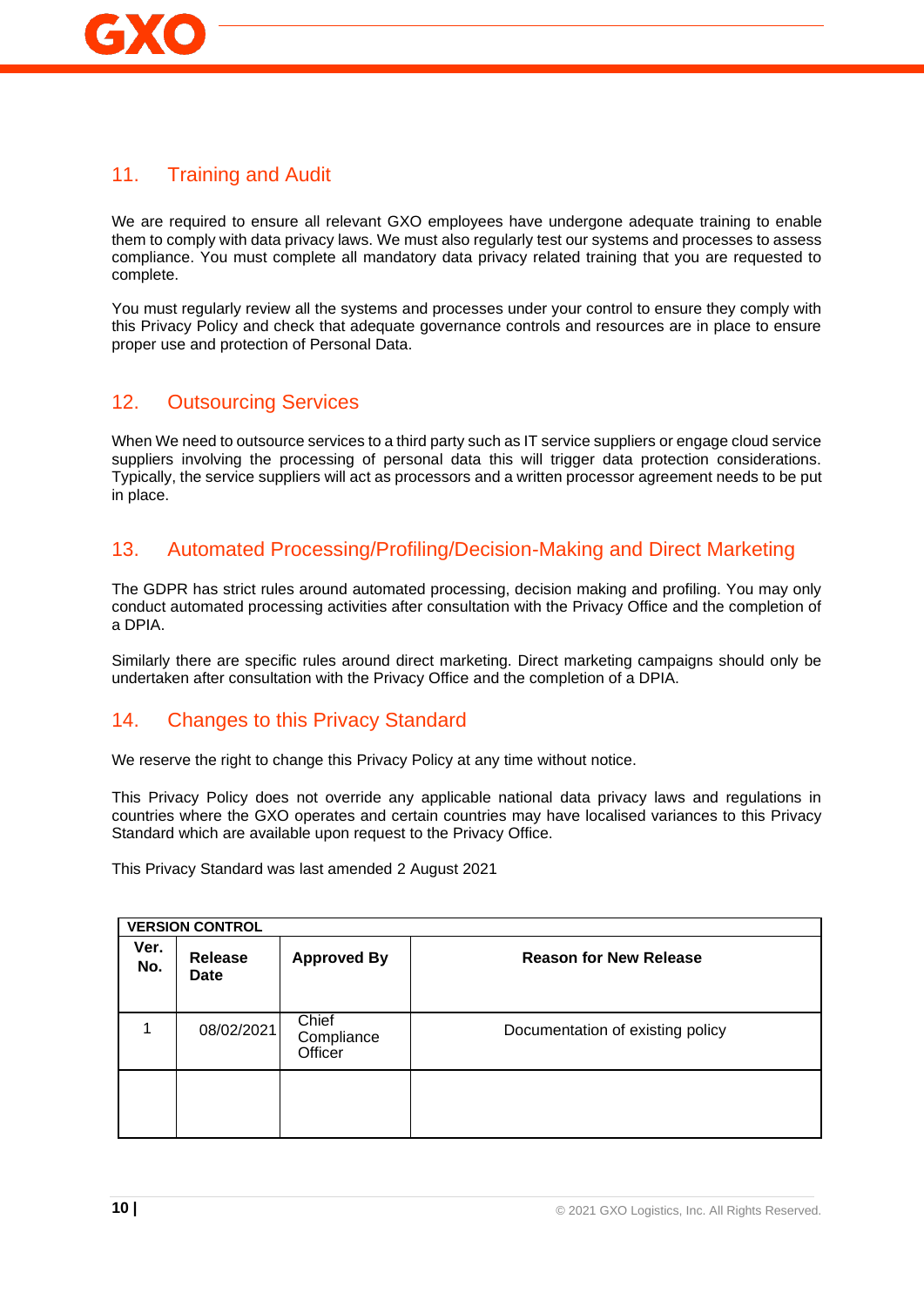**You must always contact the Privacy Office in the following circumstances**:

**(a)** if you are unsure of the lawful basis which you are relying on to process Personal Data (including the legitimate interests used by the Company) (see *Section 5 and Appendix 2*);

**(b)** if you need to rely on Consent and/or need to capture Consent (see *Section 5.2 and Appendix 2*);

**(c)** if you need to draft Privacy Notices (see *Section 5.3*);

**(d)** if you are unsure about the retention period for the Personal Data being Processed (see *Section 5.7*);

**(e)** if you are unsure about what security or other measures you need to implement to protect Personal Data (see *Section 8.1* below);

**(f)** if there has been a Personal Data Breach (*Section 8.2*);

**(g)** if you are unsure on what basis to transfer Personal Data outside the EEA (see *Section 10)*;

**(h)** if you need any assistance dealing with any rights invoked by a Data Subject (see *Section 7 and Appendix 3*);

**(i)** whenever you are engaging in a significant new, or change in, Processing activity which is likely to require a DPIA (see *Section 9*) or plan to use Personal Data for purposes others than what it was collected for;

**(j)** If you plan to undertake any activities involving Automated Processing including profiling or Automated Decision-Making (see *Section 13*);

**(k)** If you need help complying with applicable law when carrying out direct marketing activities (see *Section 13*); or

**(l)** if you need help with any contracts or other areas in relation to sharing Personal Data with third parties (including our vendors) (see *Section 9* and *Section 12*).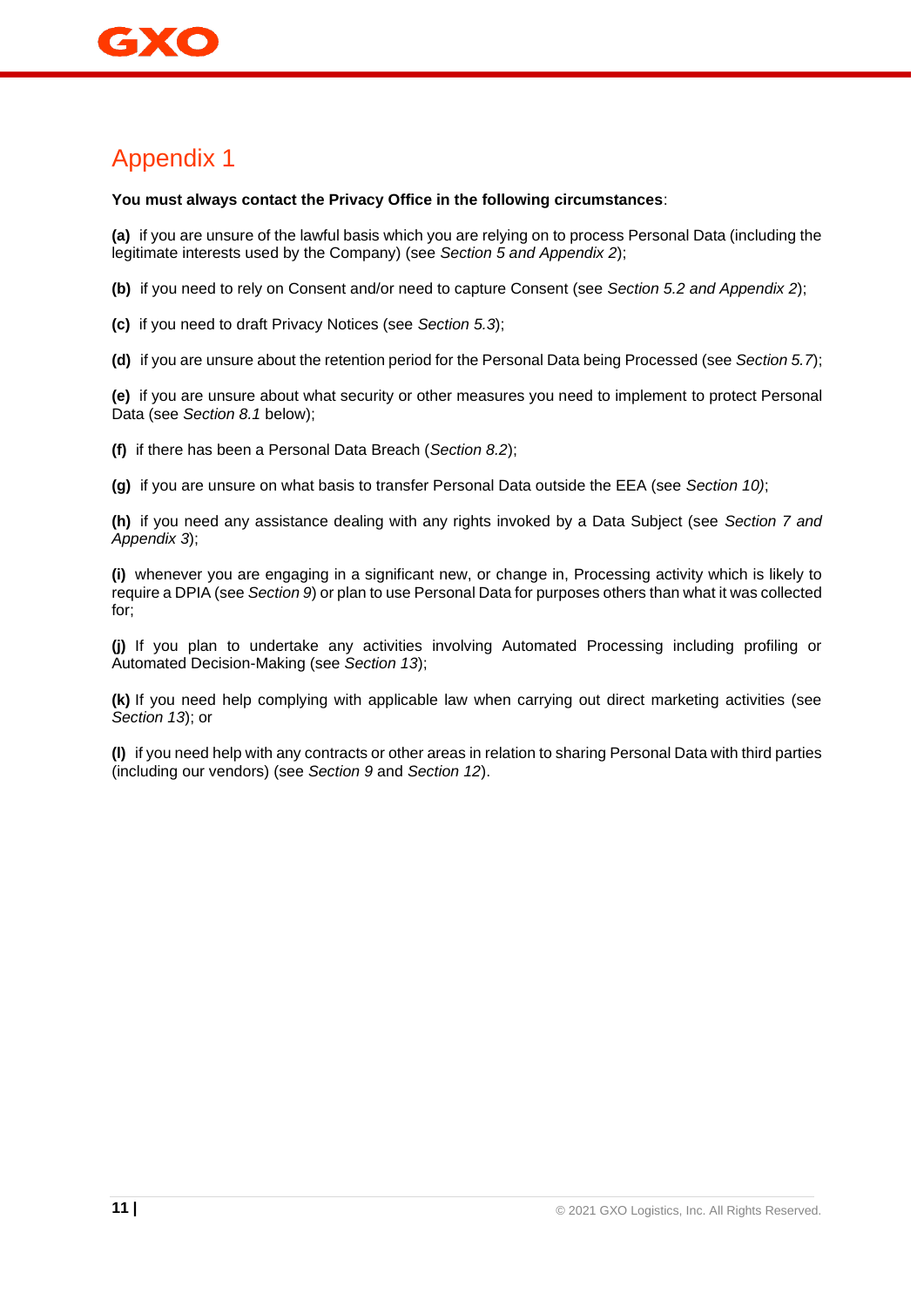#### **The GDPR allows Processing for specific purposes, some of which are set out below**:

**(a)** the Data Subject has given his or her Consent;

A Data Subject consents to Processing of their Personal Data if they indicate agreement clearly either by a statement or positive action to the Processing. Consent requires affirmative action so silence, preticked boxes or inactivity are unlikely to be sufficient. If Consent is given in a document which deals with other matters, then the Consent must be kept separate from those other matters.

Data Subjects must be easily able to withdraw Consent to Processing at any time and withdrawal must be promptly honoured. Consent may need to be refreshed if you intend to Process Personal Data for a different and incompatible purpose which was not disclosed when the Data Subject first consented.

Unless We can rely on another legal basis of Processing, Consent is usually required for Processing Sensitive Personal Data, for Automated Decision-Making and for cross border data transfers. Usually we will be relying on another legal basis (and not require Consent) to Process most types of Sensitive Data. Where Explicit Consent is required, you must issue a Fair Processing Notice to the Data Subject to capture Consent.

**(b)** the Processing is necessary for the performance of a contract with the Data Subject;

**(c)** to meet our legal compliance obligations;

**(d)** to protect the Data Subject's vital interests;

**(e)** to pursue our legitimate interests for purposes where they are not overridden because the Processing prejudices the interests or fundamental rights and freedoms of Data Subjects. The purposes for which we process Personal Data for legitimate interests need to be set out in applicable Privacy Notices or Fair Processing Notices;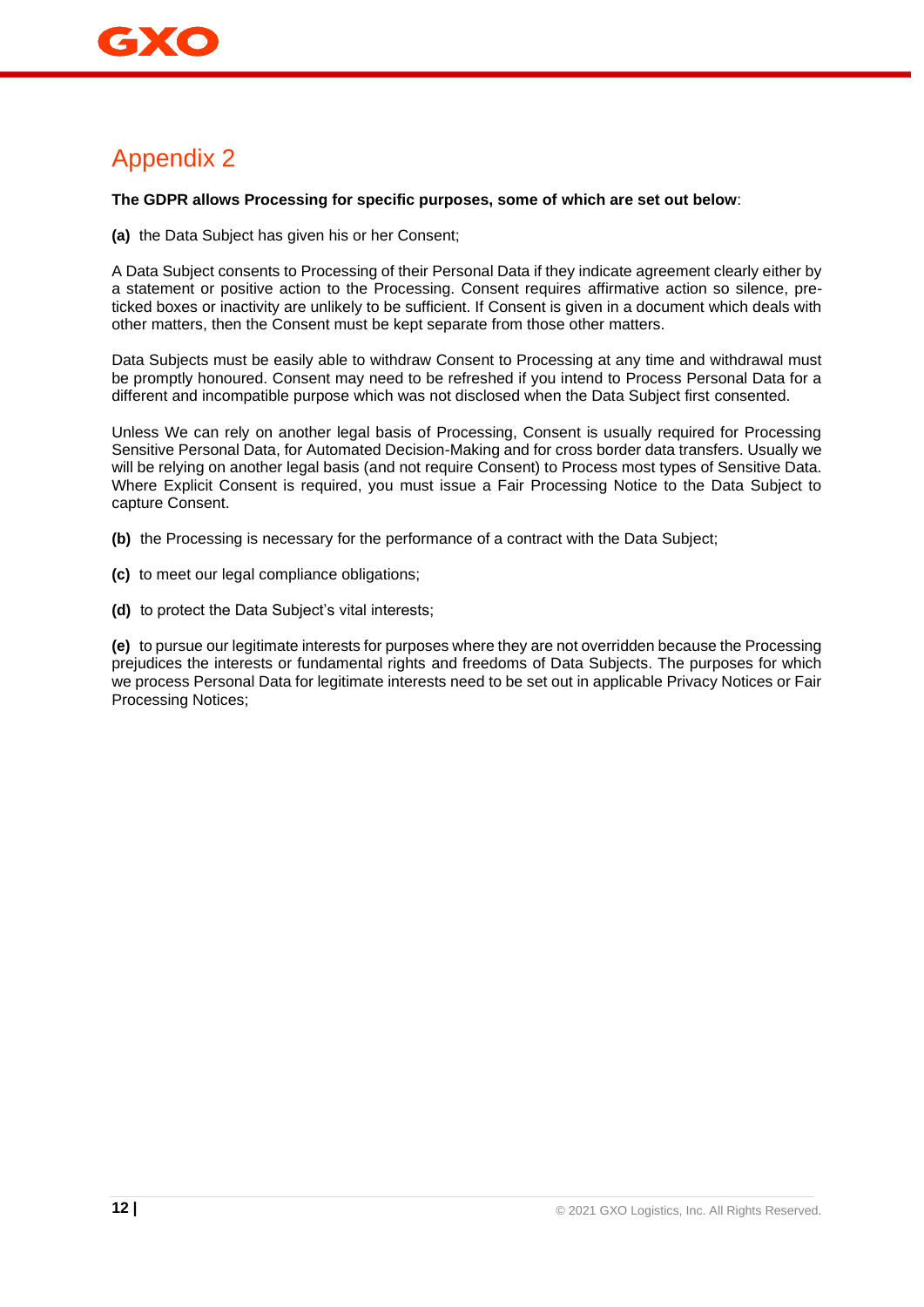#### **The rights of a Data Subject are:**

- (a) withdraw Consent to Processing at any time;
- (b) receive certain information about the Data Controller's Processing activities;
- (c) request access to their Personal Data that we hold;
- (d) prevent our use of their Personal Data for direct marketing purposes;

(e) ask us to erase Personal Data if it is no longer necessary in relation to the purposes for which it was collected or Processed or to rectify inaccurate data or to complete incomplete data;

(f) restrict Processing in specific circumstances;

(g) challenge Processing which has been justified on the basis of our legitimate interests or in the public interest;

- (h) request a copy of an agreement under which Personal Data is transferred outside of the EEA;
- (i) object to decisions based solely on Automated Processing, including profiling (ADM);
- (j) prevent Processing that is likely to cause damage or distress to the Data Subject or anyone else;
- (k) be notified of a Personal Data Breach which is likely to result in high risk to their rights and freedoms;
- (l) make a complaint to the relevant Supervisory Authority/ statutory authority; and

(m) in limited circumstances, receive or ask for their Personal Data to be transferred to a third party in a structured, commonly used and machine readable format.